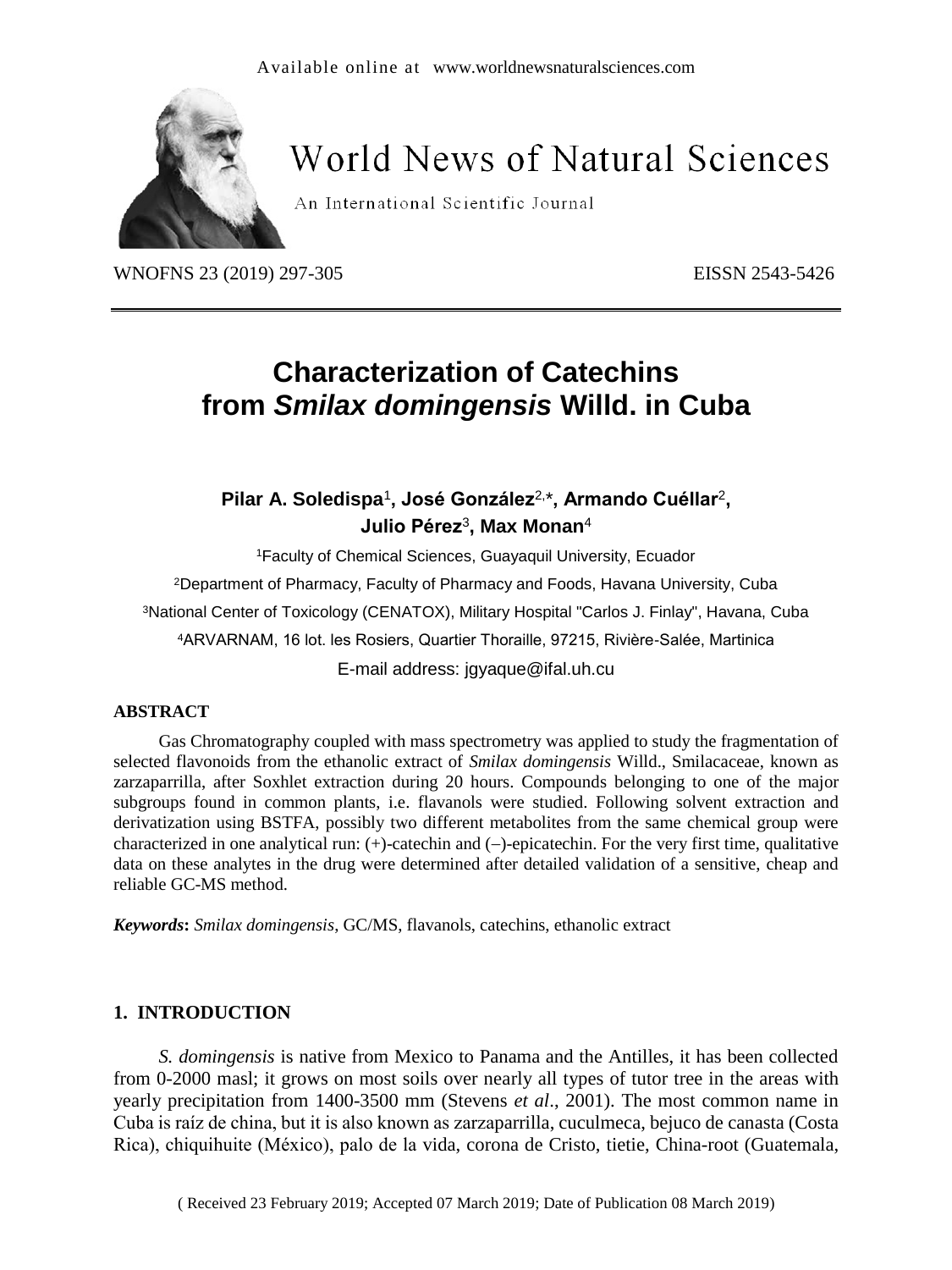Honduras, Belize), and bejuco de membrillo (Puerto Rico). The rhizome is popularly used in medicine as anti-inflammatory, antiseptic, depurative, sudorific, antasthmatic, antiherpetic, antirheumatic and for venereal diseases (Roig, 2014).

It is an evergreen dioic woody vine, 2-4 m high with lignified rhizomes (**Fig. 1**). Alternate leaves, ovate-acuminated short petiole with two lignified tendrils. Flowers are arranged in umbels. Staminated flowers usually have six stamens. Pistillated flowers with ovary superior. Fruit is a berry, red, purple, or black. Rhizome is partially lignified, voluminous, with tuberous swelling, reddish brown in color. Roots are adventitious, growing from the rhizomes (Cáceres *et al*., 2012).

The chemistry of Smilax has been described primarily for the long roots and small rhizome type of species, which include steroidal saponins, flavonoids, polyphenols and stigmasterol (Bérdy *et al*., 1982). There is no published information on the chemical composition of *S. domingensis* rhizome. Phytochemical screening revealed the possible presence of alkaloids, oils and/or fats, coumarins, saponins, flavonoids, pyrogallol-type tannins, quinones, catechins, reductants sugars, triterpens and steroids and absence of resins, aminoacids, cardiotonic glycosides, anthocyanidins and astringent and/or bitter principles, realized under WHO parameters (J. G. Yaque *et al*., 2017). Data presented here refer to evaluations with wild material. The aim of this article was to characterize the chemical components present in ethanolic extracts of *S. domingensis* that grows in Cuba for the standardization as drug.



**Fig. 1.** Macroscopic views of rhizomes from *S. domingensis* in Cuba.

# **2. MATERIAL AND METHODS**

#### **2. 1. Plant Material and Reagents**

The *S. domingensis* Willd. rhizome was collected from Sierra Cristal, Sagua de Tánamo, Holguín Province, Cuba, 850-1000 masl, by Elio M. García Fargie in March, 2016. Voucher specimen (**HAJB 089193**) is deposited at the herbarium of National Botany Garden in Havana, Cuba. The plant material was authenticated by Dr. Jorge E. Gutiérrez Amaro. The harvested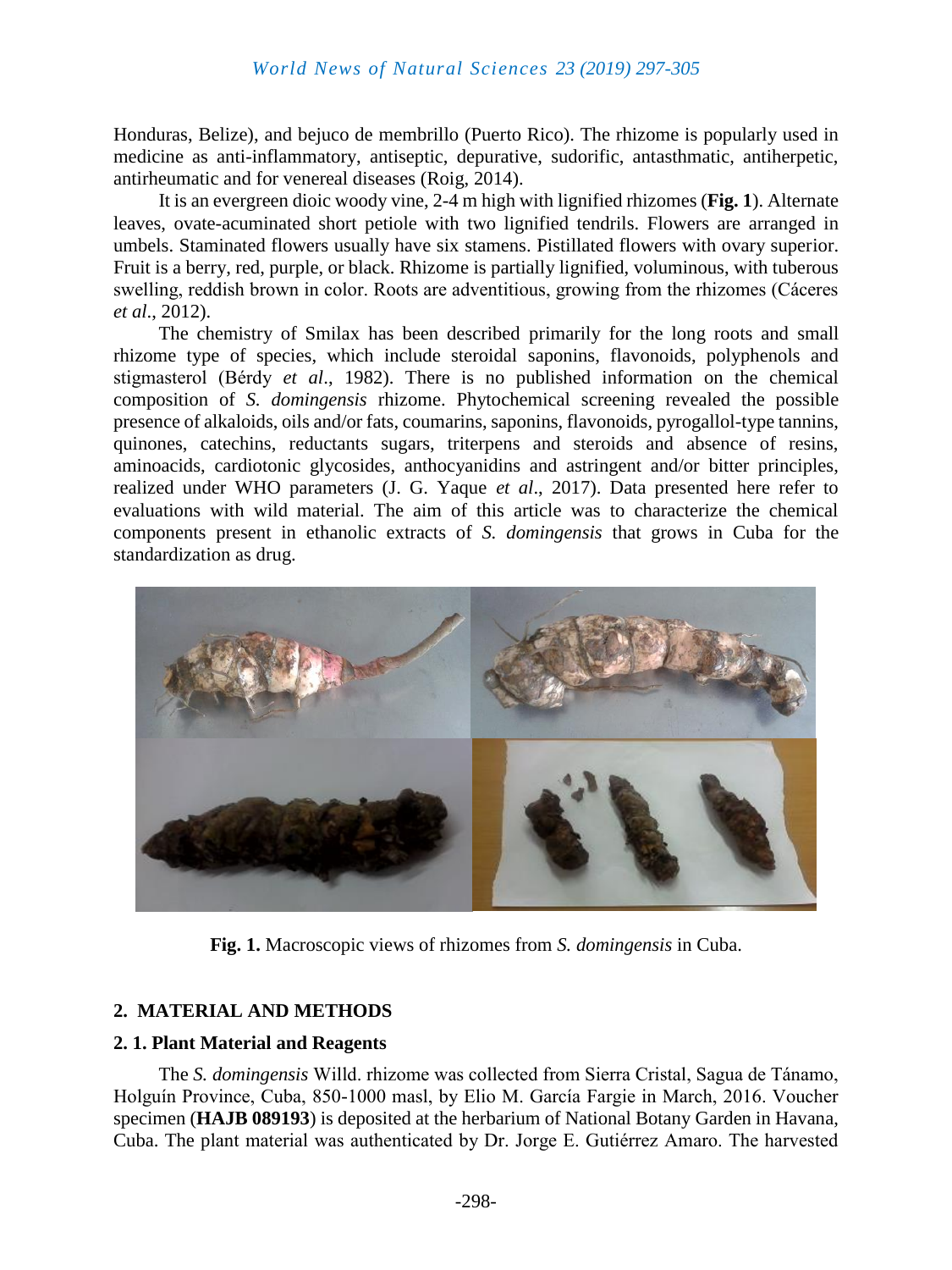rhizomes were dried in the shade at room temperature (temperature 30 - 40 ºC) on the Research Lab Table in the Faculty of Pharmacy and Foods (Havana University), ground into powdered form (1 mm) and stored in airtight containers. All reagents used were of analytical grade (Merck). All solvents were degassed prior to use in an ultrasonic bath without filtration.

# **2. 2. Extracts Preparation**

The extracts were prepared with the ground material (60 g) without screen extracted in a Soxhlet apparatus with 675 mL of ethanol during 20 hours. The extracts were concentrated and evaporated under vacuum to 200 mL at 120 rpm, a temperature of 70 ºC and 500 mbar.

# **2. 3. Procedures, Instrumentation and Parameters**

The samples were subjected to chromatographic analysis in equipment GC/MS, brand Shimadzu QP2010, equipped with a splitter split/splitless. With a BP5 (30 m  $\times$  0.25 mm  $\times$  0.25 micrmeters) capillary column under the following chromatographic conditions: Helium gas carrier obtained by electron impact fragments to a power of 70 eV rate of 1.2 mL/min, 1:50 split flow and the volume of injected sample of  $1 \mu L$ . Programmed oven temperature: initial temperature was 70 ºC with a heating ramp of 10 ºC/min to 300 ºC, and remained stable at this temperature for 10 minutes. Subsequently, the temperature was increased at a rate of 10 °C/minute to 300 °C for a total time of 78 minutes with an injector temperature 250 °C and the interface temperature 300 °C. The compounds were analyzed using GC/MS NIST21 and NIST107 library and having into account the results obtained after phytochemical screening, according to J.G. Yaque *et al*., 2017. Silylation agent was *N,O*-bis(trimethylsilyl) trifluoroacetamide (BSTFA) CAS 25561-30-2 (Lot: 0901-1) Macherey-Nagel GmbH & C. KG.

# **3. RESULTS AND DISCUSSION**

The highly diverse group of plant flavonoids comprise flavonols (e.g., kaempferol and quercetin), flavanones (e.g., naringenin and hesperidin), flavones (e.g., luteolin and apigenin), flavan-3-ols (e.g., catechin and gallocatechin), and flavanonols (e.g., taxifolin). All these structures, either as aglycon or glycoside, are characterized by a certain number of hydroxy groups which can be silylated. However, due to relatively higher molecular weight of glycosylated polyphenols, the detection and structure elucidation of intact glycosides is preferably achieved on LC platforms, which is also true for hydolyzable tannins. (Rohloff, 2015).

According to the GC/MS database report of the Shimadzu QP2010 equipment utilized in the chemical characterization of ethanolic extracts from rhizomes of *S. domingensis* Willd. that grows in Cuba, 125 different kinds of chemical components were identified in the sample (**Fig. 2**).

Among them, the authors consider appropriate that according to the obtained results, the extracts contain two closely related compounds: catechin (5TMS) **CT** and epicatechin (5TMS) **ECT**. Both components belong to flavan-3-ol subgroup (catechin derivatives), having as unique structural difference the insertion at the main backbone the OH in 3 position and the same molecular weight of 290 amu (Tsimogiannis *et al*., 2007) (**Fig. 3**).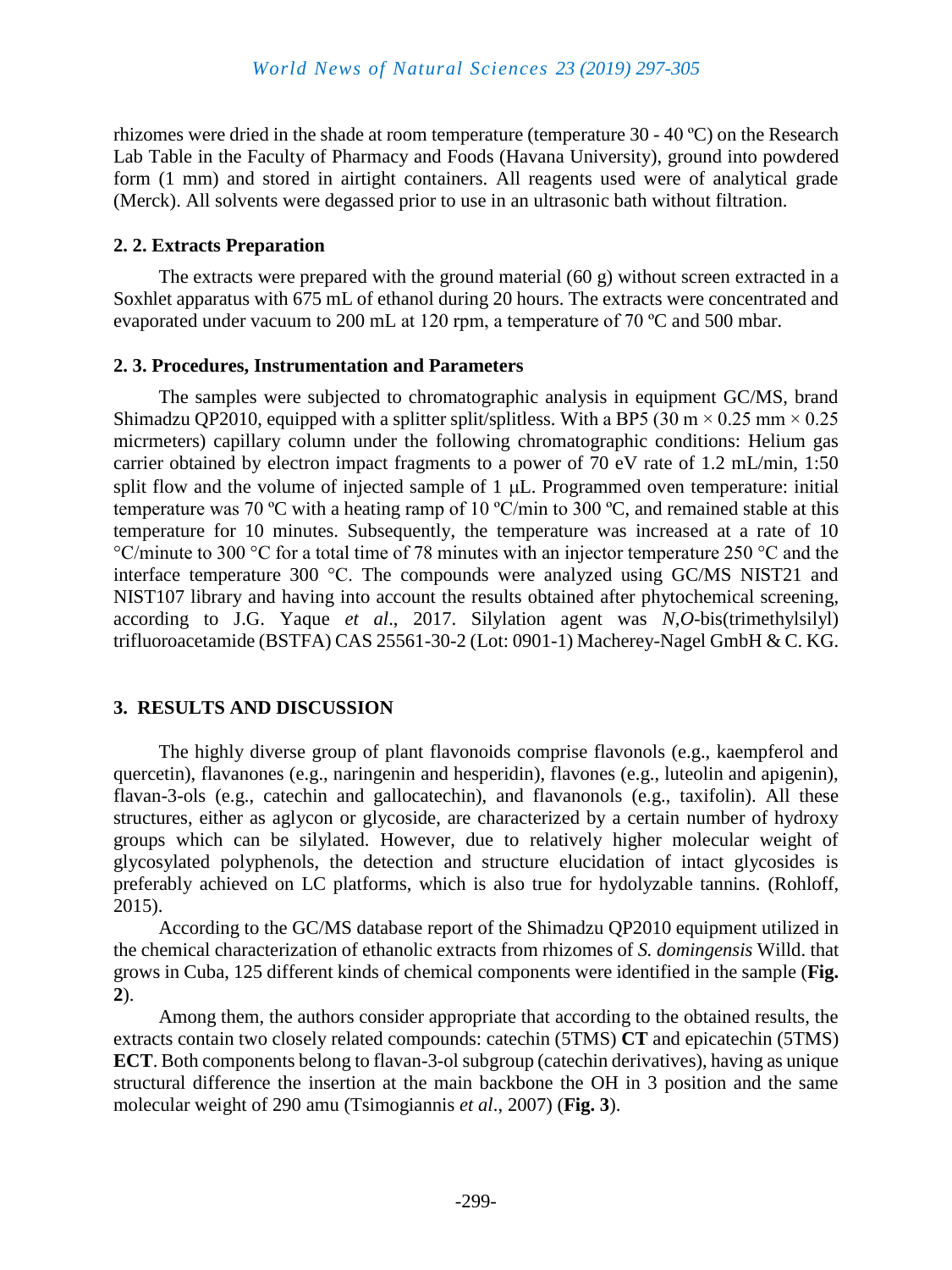

**Fig. 2.** Current chromatogram of ethanolic extract from *S. domingensis* in Cuba.



**Fig. 3.** The structures of the standard flavonoids (flavanol subgroup).



**Fig. 4.** Chromatogram of ethanolic extract from *S. domingensis* in Cuba (R. Time 39.735).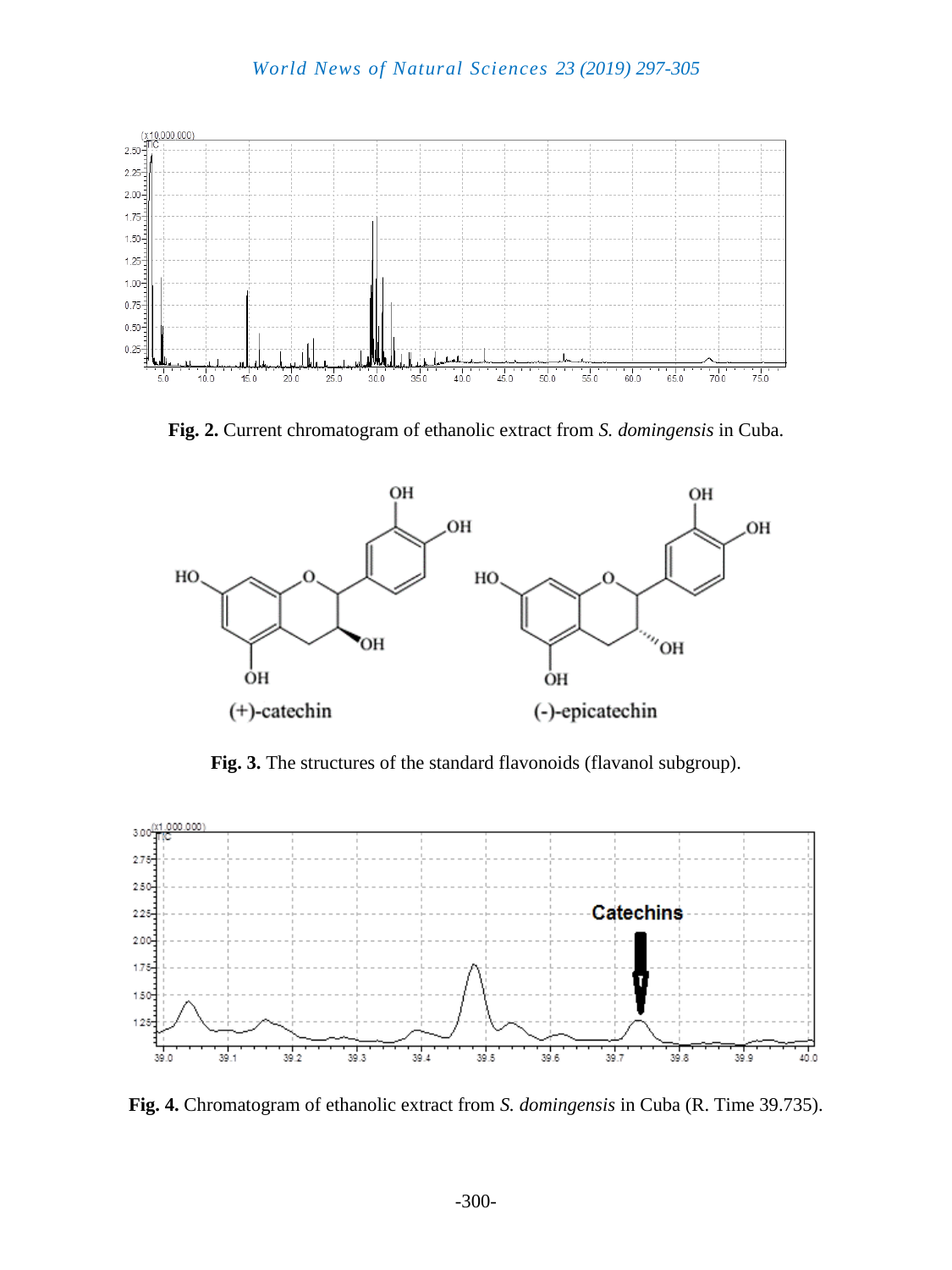Magnifiying the area around 39.735 minutes was observed a little peak attributed to catechins (**Fig. 4**). As we can see, the peak of reference is not prominent, but show a good resolution. Comparing with NIST107 Library, the selected peak corresponds to a chemical compound with MF  $C_{30}H_{54}O_6Si$ , The resulting search allows to infer that this compound has a MW of m/z 290 after the rest of 5 TMS (360 amu) from the derivatization process. The Base Peak is 73, CAS# 89267-68-5, Serial# 106536 and Compound Name: Catechine, penta-TMSether, (2R-cis)-, and as Synonyms: 2H-1-benzopyran-3,5,7-triyl]tris(oxy)]tris[trimethyl-, (2Rcis)- or  $(+)$ - $(2R:3S)$ -5,7,3',4'-Tetrahydroxyflavan-3-ol, etc.

According to the aforementioned data, the fragmentations of the compounds of each flavonoid subgroup are specific and therefore these fragmentations, combined with the molecular weight of the parent ion, the retention times and the UV spectrum, can allow the tentative identification of a compound, which can be further verified by the use of suitable standards, when available (Sarria-Villa *et al*., 2017) (**Figures 5** and **6**).

The MS spectra of commonly found TMS derivatives of polyphenolic structures such as catechin (5TMS) (CT) and epicatechin (5TMS) (ECT) are depicted in the Figures below. MS spectra of CT and ECT can be found in the Golm Metabolome Database [G], Human Metabolome Database [H], MassBank [M], and/or NIST Chemistry WebBook [N] (**Fig. 7**).

Using HPLC-MS/MS flavanols presented defining C-ring fragments identical to those of the studied flavanones. However, the high relative abundance of the three main fragments of C-ring fission, i.e.  $^{1,2}B^+$ ,  $^{1,3}A^+$  and  $^{1,4}B^+$  are characteristic quality of flavanols, presented even by the methoxylated ones, according to the spectra of Cren-Olivé *et al*., 2000, and they can distinguish these flavonoids from any other sub-group (Tsimogiannis *et al*., 2007). Flavanols (3-hydroxy-flavanones) show fragmentation patterns similar to those of flavanones; the main difference is that the positive ESI spectra of flavanols are dominated by loss of water and homolytic H loss from the 3-hydroxy group to generate the [M-H]<sup>++</sup> ion (Zhang *et al.*, 2008).

Despite limitations in GC-MS, with respect to the mass range and polarity of metabolites, the utilization of derivatization techniques and automation technology have extended the range of separable and detectable compounds in high-throughput profiling experiments. Beside the qualitative and quantitative analysis of trimethylsilyl derivatives of highly abundant compounds found in plant samples, such as sugars, amino acids and polyols, instrument sensitivity and resolution also allow for the successful detection of minor constituents, such as plant secondary metabolites (Kumari *et al*., 2011; Menikarachchi *et al*., 2013).



**Fig. 5.** Mass spectrum of Catechine, penta-TMS-ether, (2R-cis) – at 39.735 min (NIST 107 LIB)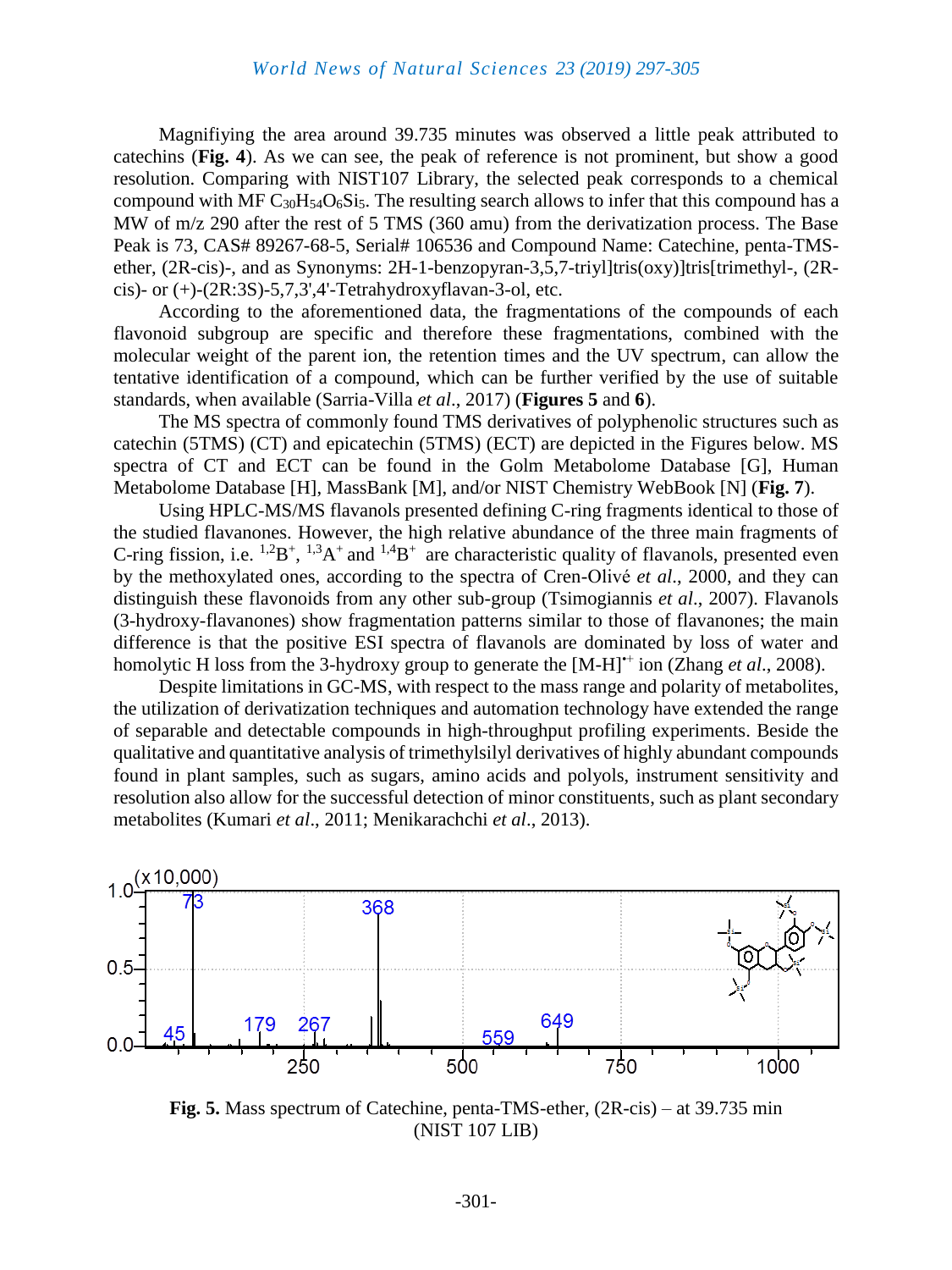

**Fig. 6.** Mass spectrum of Catechine (NIST MS Search 2.0 LIB)



**Fig. 7.** MS spectra of commonly found TMS derivatives of polyphenolic structures, such as catechin (5TMS) (**CT**) and epicatechin (5TMS) (**ECT**) (NIST Chemistry WebBook [N])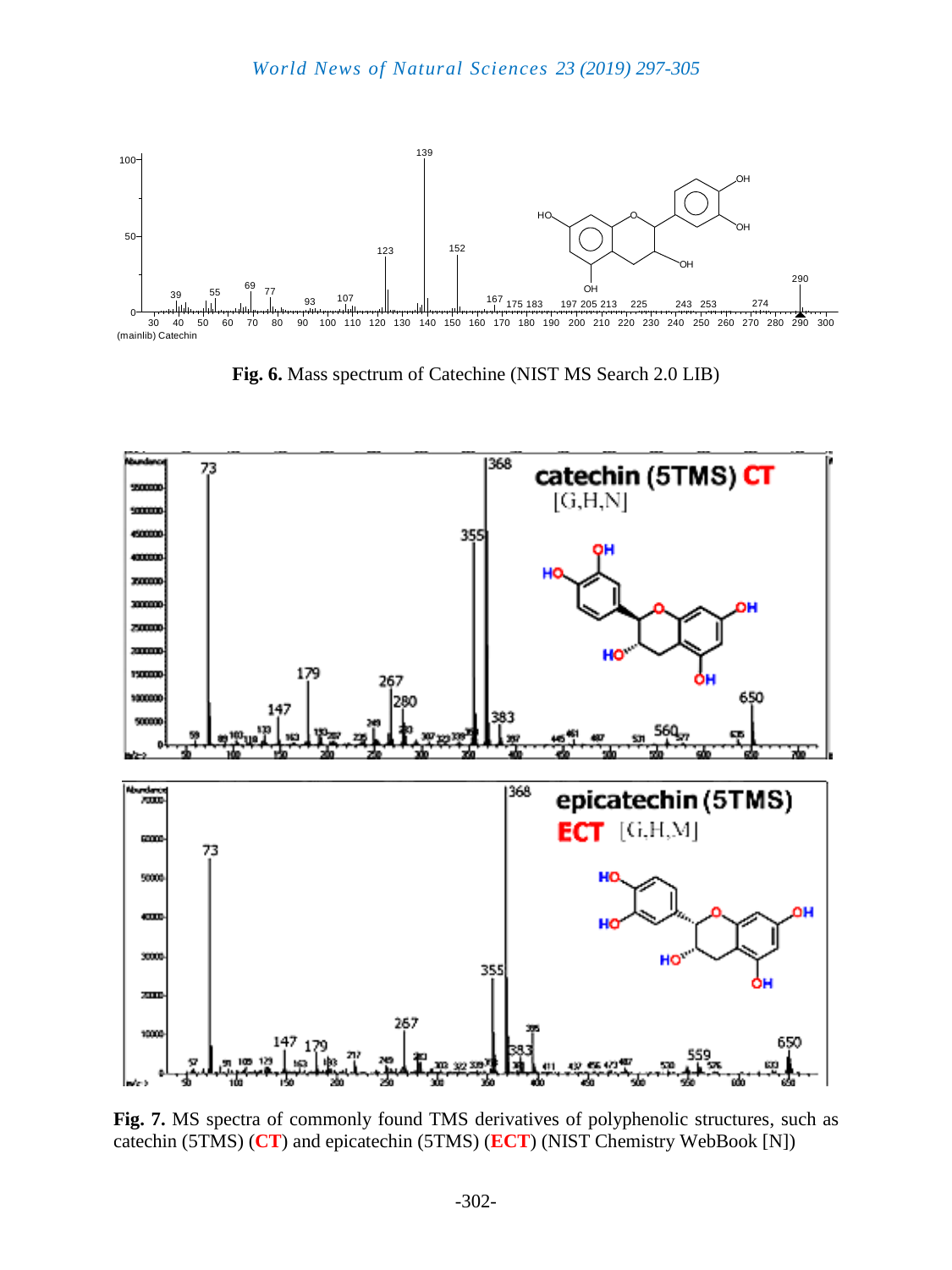Taking into account the probable fragmentation pathway of this type of flavonoid subgroup by GC/MS is totally justified that the peak of 649 m/z corresponding to loss of H, while peak at 634 was attributed to loss of 15 units corresponding to CH<sub>3</sub>, etc.

These results are in concordance with Zhang and Zuo in 2004, when they published their results after the use as derivatization reagent *N,O*-bis(trimethylsilyl) trifluoroacetamide (BSTFA) + trimethylchlorosilane (TMCS), Retention Times and Characteristic Ions Present in the MassSpectra of Silylated Derivatives in Standard Solution, Cranberry Juice, and Plasma Samples (m/z 368, 355, 283,179, 73).

**Table 1** summarized the proposal fragmentation patterns of those kinds of flavonoid subgroup that are present in the extracts of the plant and according to the phytochemical screening done by the authors in 2017. The same result was observed by Cáceres *et al*., 2012, when in cooperation with the National Institute of Engineering, Technology and Innovation (INETI) from Lisbon, Portugal, several compounds were identified by HPLC in tinctures and extracts in order to select markers for extracts standardization, among them, catechin, epicatechin, epigallocatechin, epicatechin gallate, and gallocatechin.

Several artefacts caused by the derivatization reagent were observed in the GC-MS chromatograms. This observation has earlier been noted by Little (1999). BSTFA used by itself does not generate artefacts with carboxylic acids, but it does with phenol. It cannot derivatize totally the phenol functional group, hence producing artefacts. Incomplet silylation of compounds lead to multiple peaks, hence affecting the determination of the number of components present in a sample. Little (1999) suggested that BSTFA should be used with DMF to have complete derivatization for phenol (Kiprop *et al*., 2013).

| <b>Flavanol/fragments</b>                              | m/z |
|--------------------------------------------------------|-----|
| $M+5$ TMS                                              | 650 |
| $M+5$ TMS-H                                            | 649 |
| $M+5$ TMS-CH <sub>3</sub>                              | 634 |
| $M+5$ TMS- $C_6H_3$                                    | 559 |
| $^{1,3}A+2TMS$                                         | 383 |
| $1,3A+2TMS-CH3$                                        | 368 |
| $^{1,3}A+2TMS$ -(CH or C <sub>2</sub> H <sub>5</sub> ) | 355 |
| $-2H_2O+H$                                             | 318 |
| $1.2B+2TMS$                                            | 267 |
| $-C3H7OH$                                              | 207 |
| -CO                                                    | 179 |

**Table 1.** Assigment of proposal structure fragments produced by GC/MS.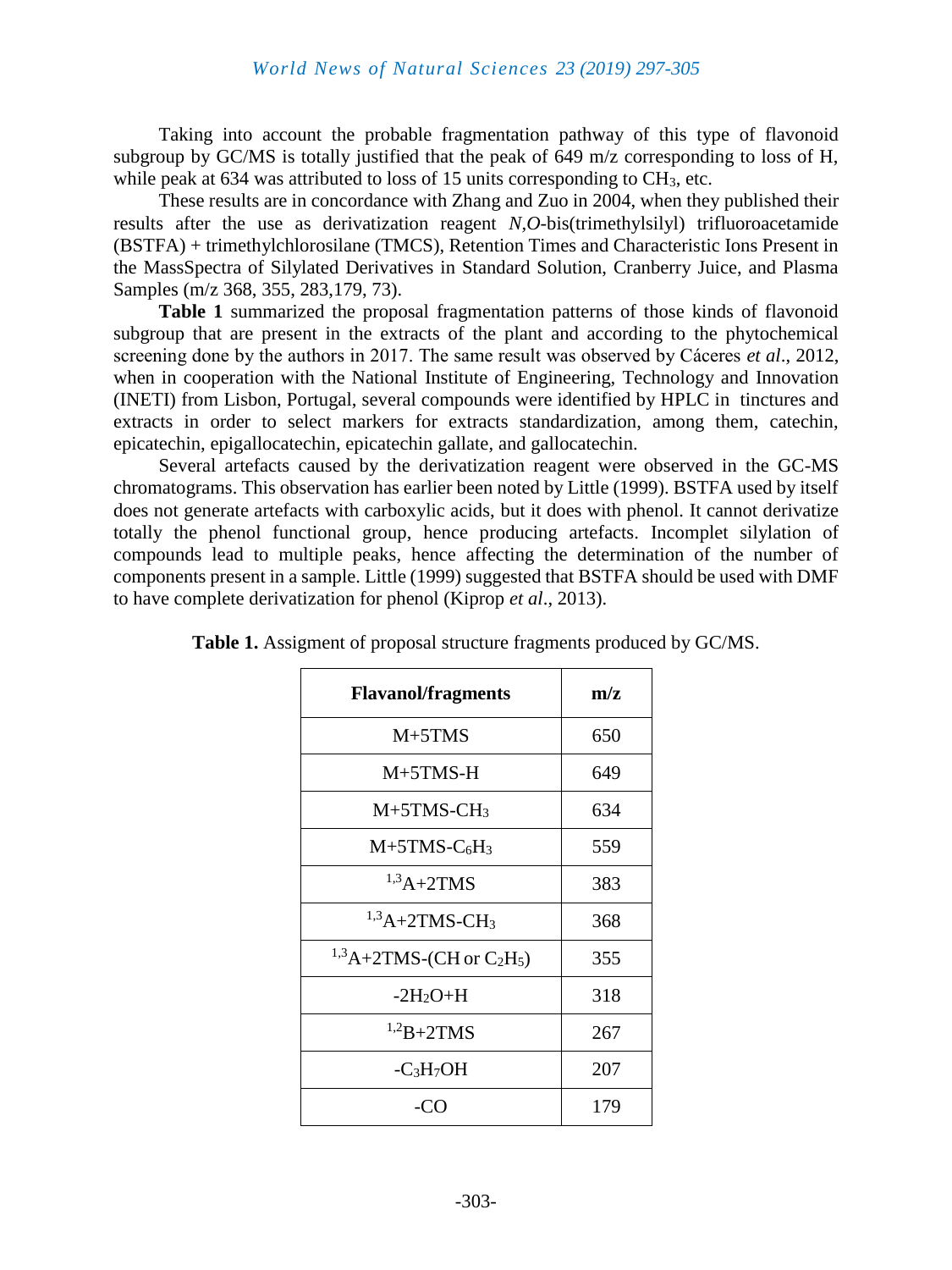# *World News of Natural Sciences 23 (2019) 297-305*

| $-CH3CH2OH$                                           | 133 |
|-------------------------------------------------------|-----|
| -CH <sub>3</sub> CH <sub>2</sub> OCO- or $(CH_3)_3Si$ | 73  |
| $-CH3CH2O'$                                           | 45  |
| $C_2H_5$                                              | 79  |

# **4. CONCLUSIONS**

GC-MS is frequently applied to characterize the chemical complexity of analytical samples based on its separation and identification capacity. For the first time, the presence of catechins in the ethanolic extracts of rhizomes from *S. domingensis* Willd. in Cuba was proposed. Based on experimental data from own research, the present study has emphasized the capabilities of GC-MS to deduce chemical information on phenolics and cyclic compounds found in the complex mixtures of plant metabolites. More deeply investigations will be necessary in the future to complete the chemical fingerprint of this promising medicinal plant.

# **References**

- [1] Cáceres, A., Cruz, S.M., Martínez, V., Gaitán, I., Santizo, A., Gattuso, S., and Gattuso, M. (2012). Ethnobotanical, Pharmacognostical, Pharmacological and Phytochemical Studies on *Smilax domingensis* in Guatemala. *Revista Brasileira de Farmacognosia,* 22, 239-248.<https://doi.org/10.1590/S0102-695X2011005000211>
- [2] Bérdy, J., Aszalo, A., Bostian, M., and McKnitt, K.L. (1982). CRC Handbook of Antibiotic Compounds. Vol. 7, Part 2, Boca Ratón, CRC Press, 255.
- [3] Kiprop, A.K., Pourtier, E., and Kimutai, S.K. GC-MS and ESI-MS detection of catechol. *International Journal of Education and Research,* Vol. 1 No. 12 December 2013, pp. 1-12.
- [4] Kumari, S., Stevens, D., Kind, T., Denkert, C. and Fiehn, O. (2011). Applying *in-silico* retention index and mass spectra matching for identification of unknown metabolites in accurate mass GC-TOF mass spectrometry. *Anal. Chem.* 83, 5895-5902
- [5] Little, J.L. (1999). Artifacts in trimethylsilyl derivatization reactions and ways to avoid them. *J. Chromatogr. A* 844, 1-22
- [6] Menikarachchi, L.C., Hill, D.W., Hamdalla, M.A., Mandoiu, II, and Grant, D.F. (2013). In silico enzymatic synthesis of a 400,000 compound biochemical database for nontargeted metabolomics. *J. Chem. Inf. Model.* 53, 2483-2492
- [7] Roig, J.T. (2014). Plantas medicinales, aromáticas o venenosas de Cuba. Editorial Científico Técnica, La Habana, Cuba, 618-619.